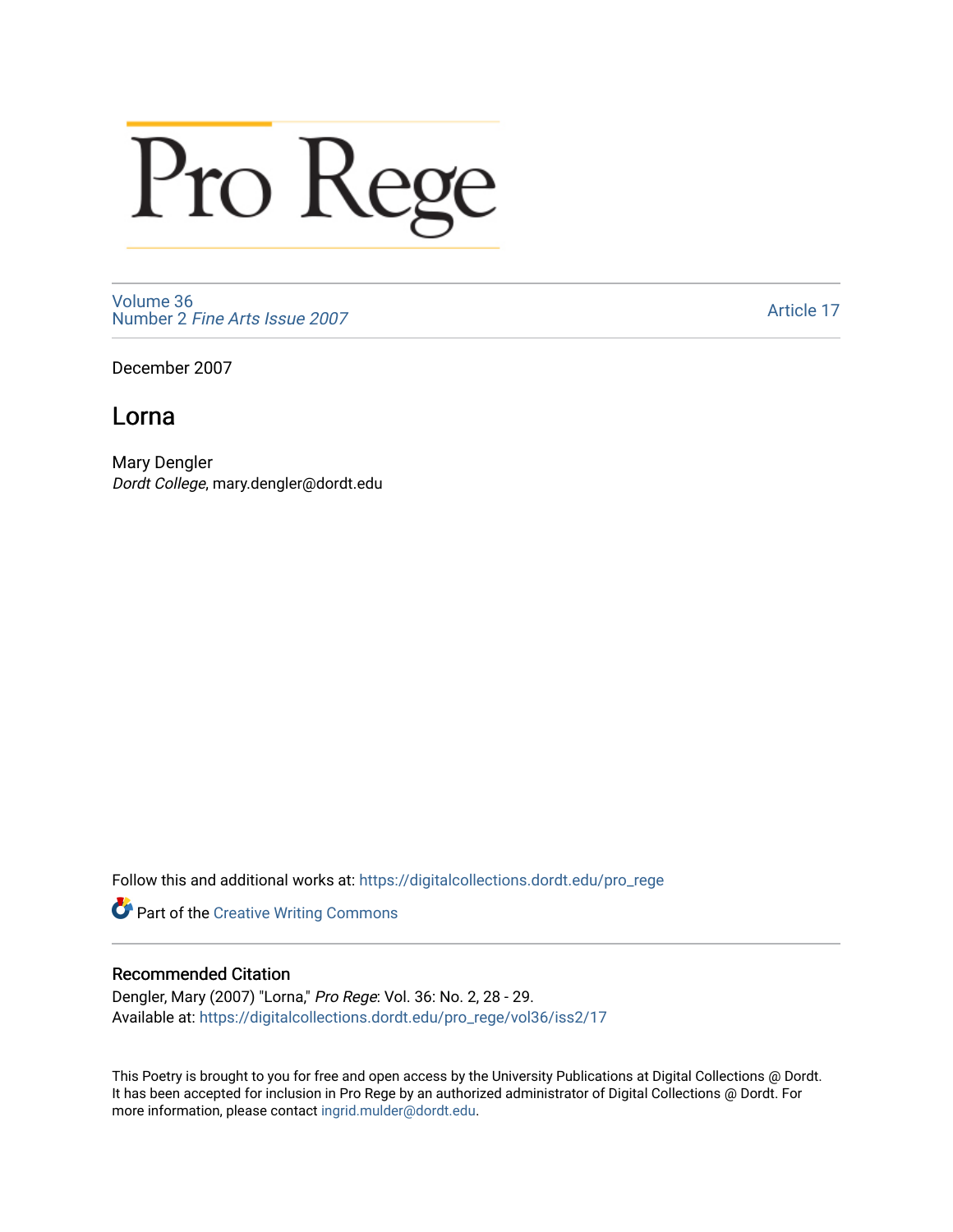## *Mary Dengler*

In a simple classic yellow dress, she stood inscrutable and tall and smiled "welcome" to our two-week summer book affair.

From that auspicious start, I'd hear of Lorna now and then as editor for years, she worked to educate the Christian world with articles on pedagogy, scholarship, and faith, and wrote her poetry, still teaching all the while.

One winter day we met again somewhere—a college ladies' room—when she was interviewing for a job and I uneasily secure was teaching there. A moment's sympathetic smile and word we gave, then went our separate ways, both drifting on uncertain seas.

Returning to the institution of her youth, she later welcomed me, newcomer to a world she'd helped to shape.